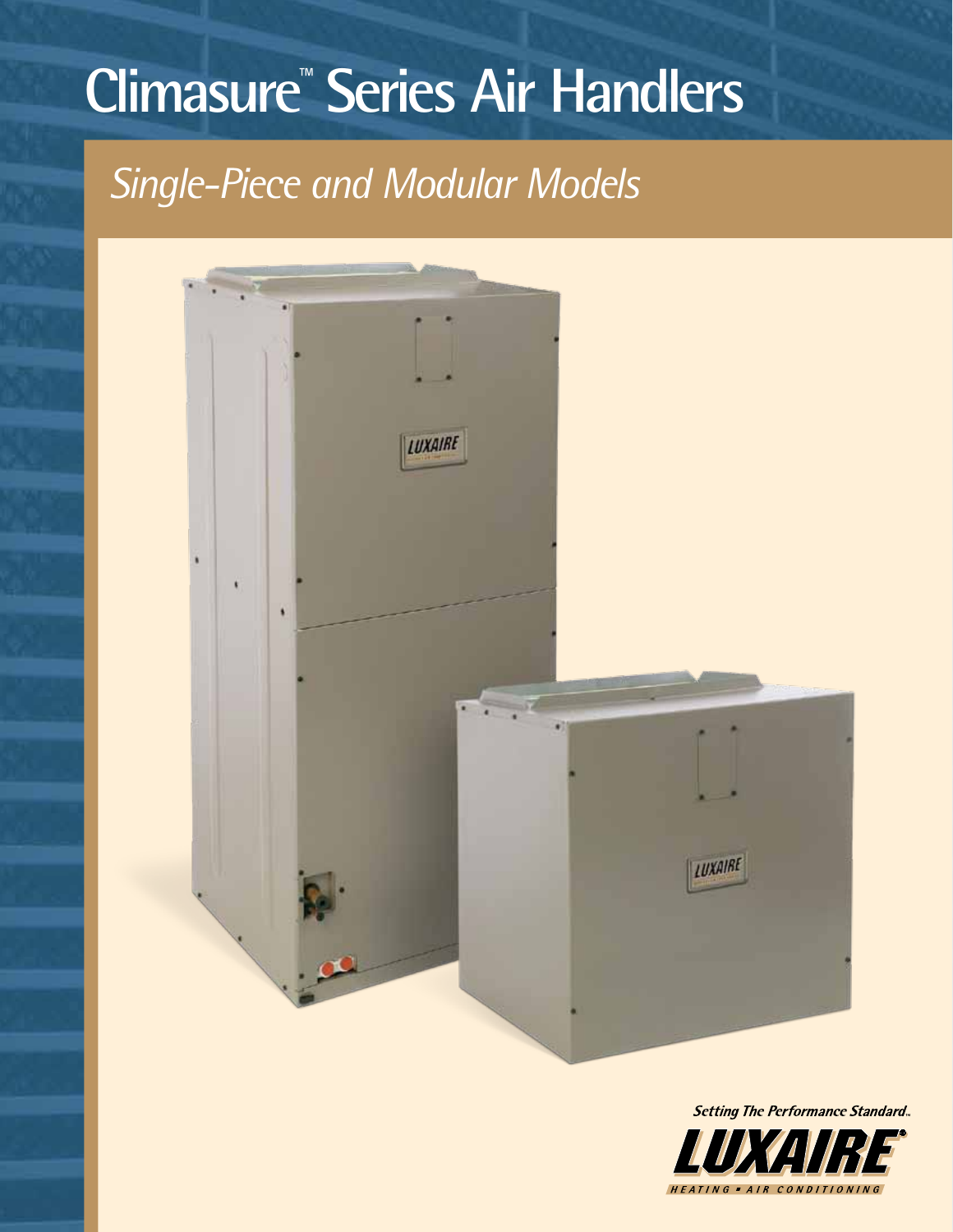# **Climasure™ Series Air Handlers**

## *Single-Piece Models*



### **n** Packed with Features in a Single Piece

Climasure™ single-piece models include both a blower and an evaporator coil in one compact cabinet so you don't feel cramped for space. It's packed with features that make a difference in how you feel:

- Save more energy with an energy-efficient, direct-drive blower
- Compatible with most refrigerants, including environmentally-friendly R-410A refrigerant
- Extend service life with the pre-painted steel cabinet featuring full insulation

### **Air Handlers and Coils: How They Work**

Air handlers are a vital piece of your home comfort system. The system has two parts—the outdoor unit and the indoor unit. The air handler, which consists of a fan and an evaporator coil, is the indoor section that is responsible for circulating air throughout your home. When the outdoor and indoor components are properly matched, you'll enjoy money-saving efficiency, improved comfort and years of trouble-free service.

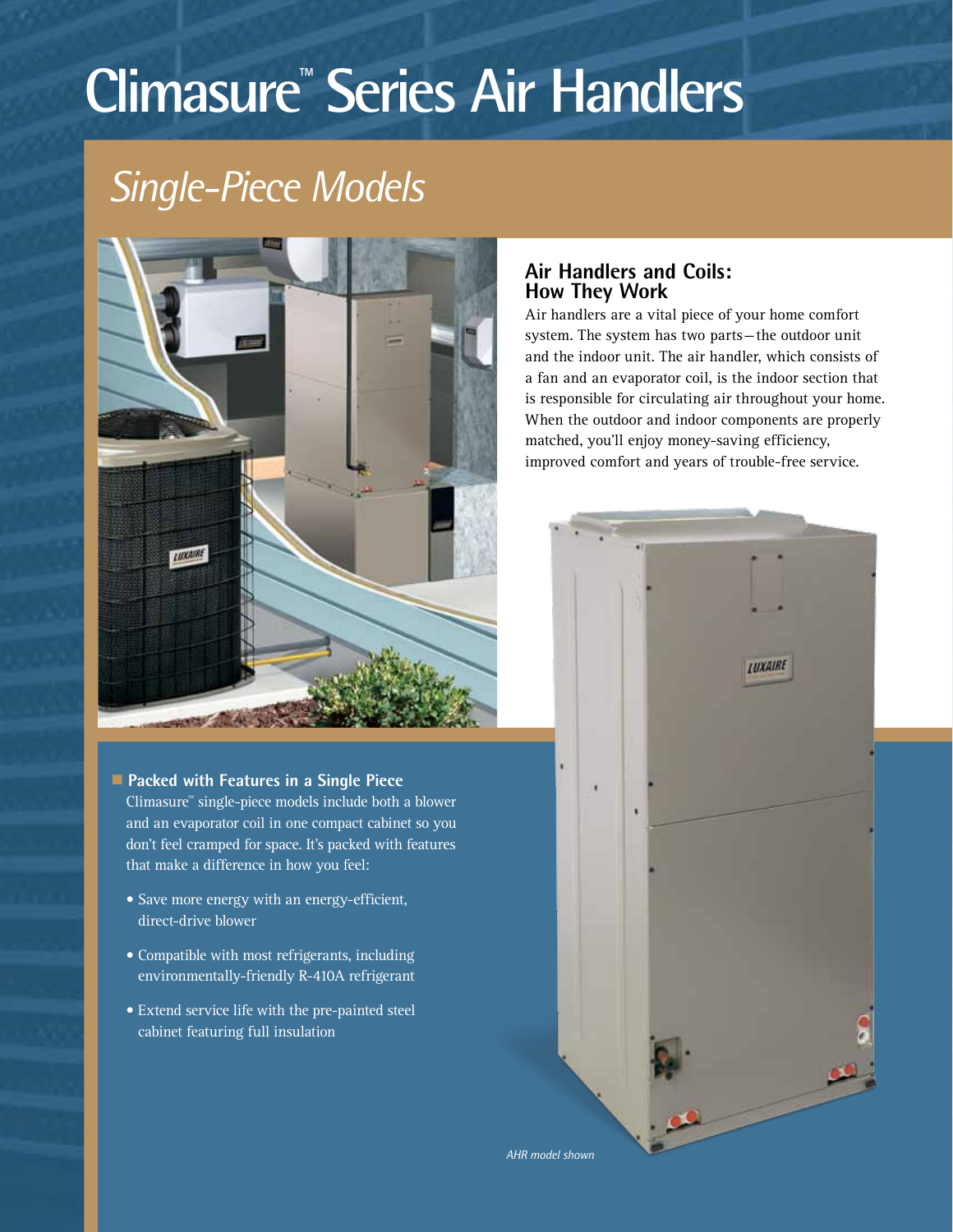### *Modular Models*

### **n** Designed to Fit Varying Needs

Climasure™ modular air handlers can match all kinds of comfort needs. MA models come with direct-drive, multi-speed blower motors to offer your application an economical solution.

- MA models let you match your comfort requirements very closely by offering low, medium and high settings
- Features pre-painted steel cabinets with full insulation to prevent condensation



*MA model shown*



*Multi-Position Coil (MC)*



*Uncased Upflow/ Downflow (UC)*

*Full Case Upflow/ Downflow (FC)*

### ■ Coils You Can Count On

Because evaporator coils are an integral part of every air handler, we offer a wide range to match your particular system. Engineered for outstanding durability and exceptional heat transfer, these high-quality coils deliver the comfort you deserve.

- Compatible with R-22 and environmentally friendly R-410A refrigerants
- Positive-sloped drain pans eliminate standing water that could breed germs
- Optional thermostatic expansion valve (TXV) provides optimum coil performance